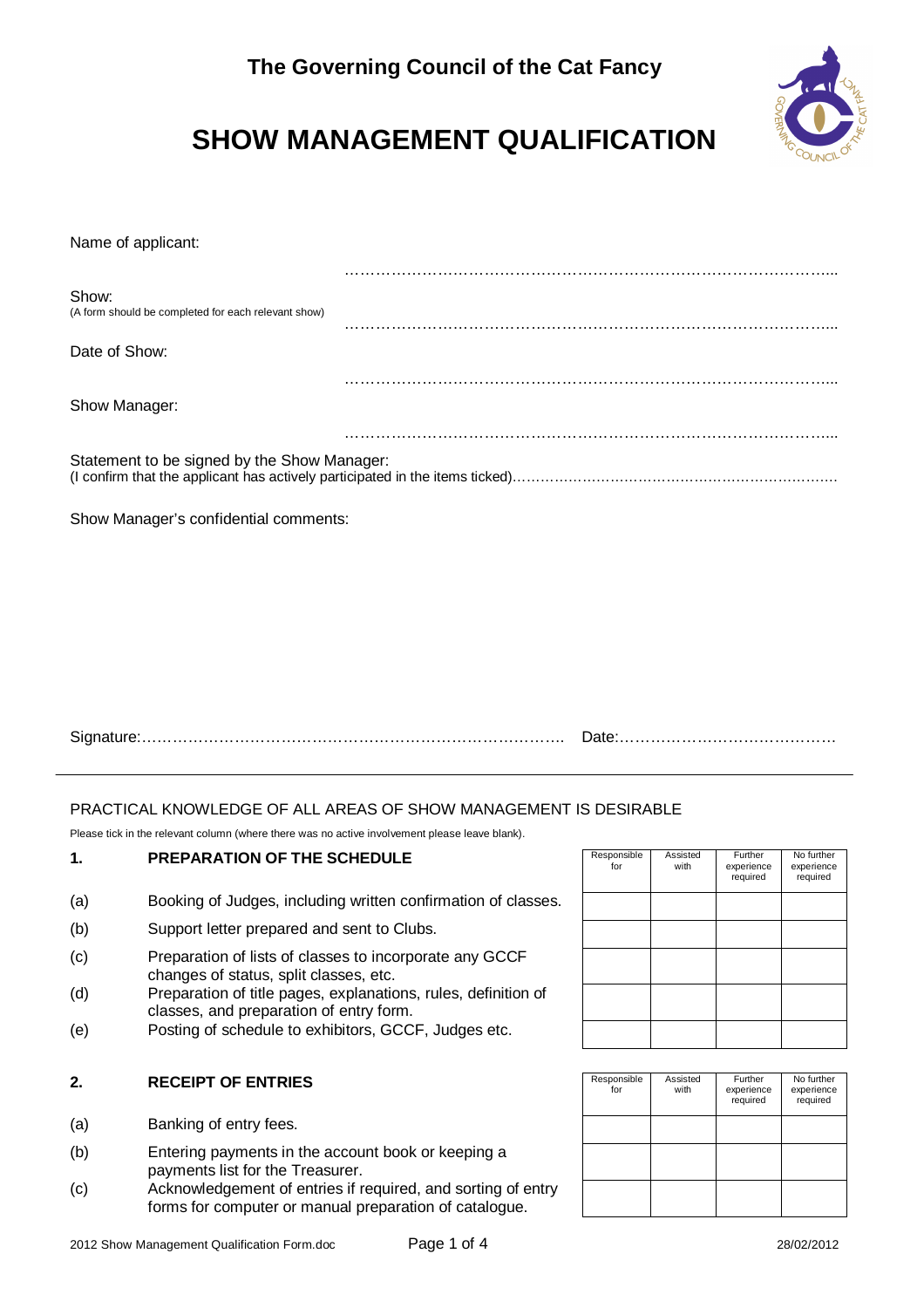### **The Governing Council of the Cat Fancy**

MANAGEMENT QUALIFICATION cont'd

#### **3. PREPARATION OF CATALOGUE**

#### **Manual Catalogue**

- (a) Preparation of open classes.
- (b) Preparation of miscellaneous classes.
- (c) Preparation of exhibitors name and address list.
- (d) Preparation of Judges books.

#### **Manual and Computer Catalogue**

- (e) Adjust judges' class loading.
- (f) Prepare cover and information pages.
- (g) Collate adverts for printing.
- (h) Proof-read printout and/or galleys.

#### **4.** FINANCE

- (a) Preparation of account book.
- (b) Payments of accounts.
- (c) Banking of receipts.
- (d) Preparation of floats for show day.
- (e) Organisation of prize money payments.
- (f) Checking of accounts against bank statements.
- (g) Dealing with VAT if relevant.
- (h) Preparation of final accounts for audit.
- (i) Check of insurances.

#### **5.** HALL MANAGEMENT

- (a) Booking of hall and services including benching.
- (b) Planning of layout and preparation of benching and hall plans.
- (c) Car parking arrangement if necessary.
- (d) Catering of bar.
- (e) Supervision of hall preparation and dismantling, award boards, vetting-in area, etc.
- (f) Ordering of all show day requirements.
- (g) Arrangement of man power on show day.

| Responsible<br>for | Assisted<br>with | Further<br>experience<br>required | No further<br>experience<br>required |
|--------------------|------------------|-----------------------------------|--------------------------------------|
|                    |                  |                                   |                                      |
|                    |                  |                                   |                                      |
|                    |                  |                                   |                                      |
|                    |                  |                                   |                                      |

| Responsible<br>for | Assisted<br>with | Further<br>experience<br>required | No further<br>experience<br>required |
|--------------------|------------------|-----------------------------------|--------------------------------------|
|                    |                  |                                   |                                      |
|                    |                  |                                   |                                      |
|                    |                  |                                   |                                      |
|                    |                  |                                   |                                      |

| Responsible<br>for | Assisted<br>with | Further<br>experience<br>required | No further<br>experience<br>required |
|--------------------|------------------|-----------------------------------|--------------------------------------|
|                    |                  |                                   |                                      |
|                    |                  |                                   |                                      |
|                    |                  |                                   |                                      |
|                    |                  |                                   |                                      |
|                    |                  |                                   |                                      |
|                    |                  |                                   |                                      |
|                    |                  |                                   |                                      |
|                    |                  |                                   |                                      |
|                    |                  |                                   |                                      |

| Responsible<br>for | Assisted<br>with | Further<br>experience<br>required | No further<br>experience<br>required |
|--------------------|------------------|-----------------------------------|--------------------------------------|
|                    |                  |                                   |                                      |
|                    |                  |                                   |                                      |
|                    |                  |                                   |                                      |
|                    |                  |                                   |                                      |
|                    |                  |                                   |                                      |
|                    |                  |                                   |                                      |
|                    |                  |                                   |                                      |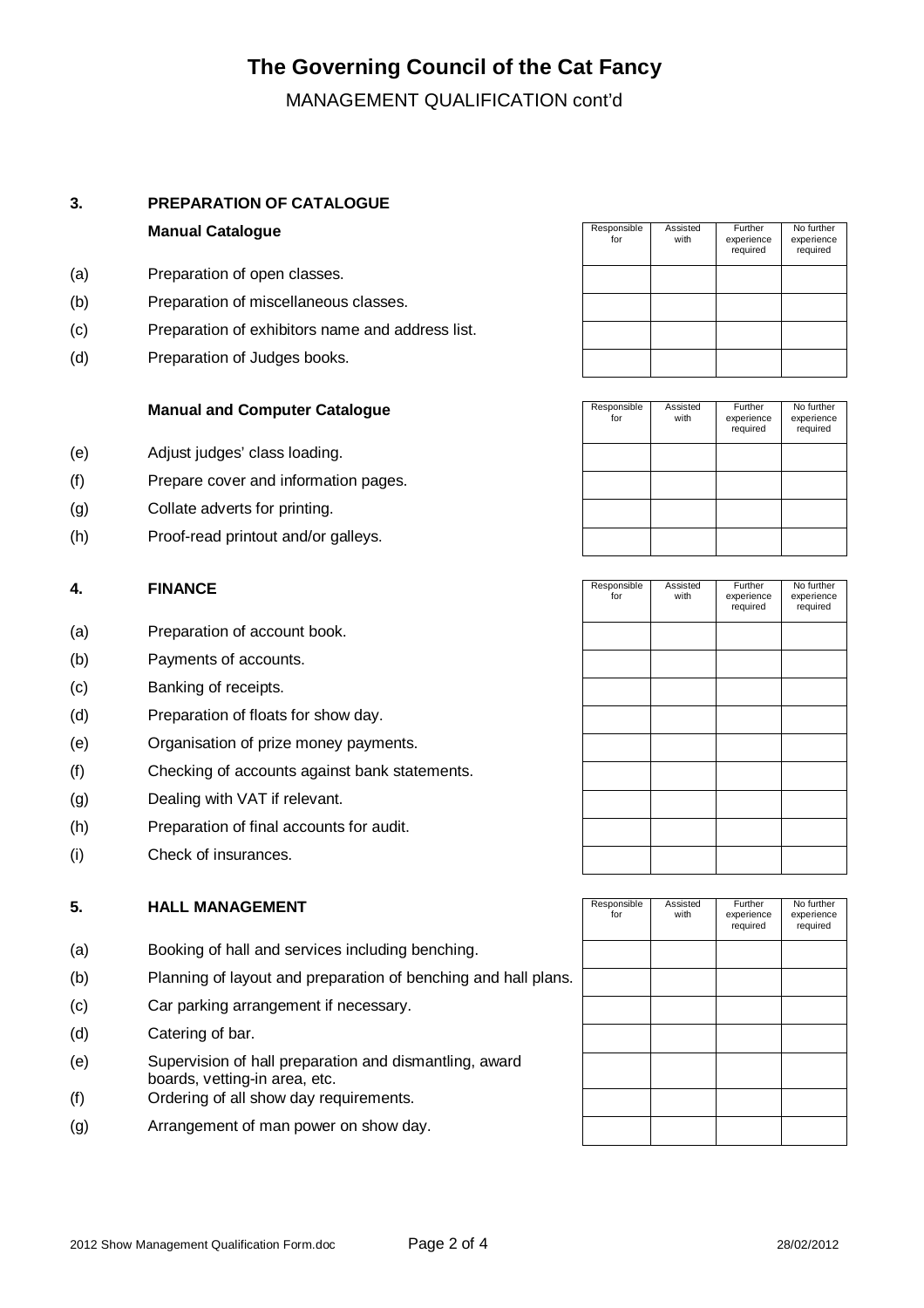### **The Governing Council of the Cat Fancy**

MANAGEMENT QUALIFICATION cont'd

#### **6.** HOSPITALITY

- (a) Booking of hotel accommodation.
- (b) Notification of judges, and information re venue and travel.
- (c) Transport to hall and to station.
- (d) Organisation of refreshment vouchers and expenses claims.

#### **7. VETTING IN**

- (a) Booking of Vets and Duty Vet and emergency arrangements with local practice including telephone number.
- (b) Checking of paperwork, and provision of all necessary forms, etc.
- (c) Checking of GCCF rejection list and clearances.
- (d) Provision of hospital pens.
- (e) Arranging vetting in area.
- (f) Dealing with rejections, etc. on show day.
- (g) Hospitality for vets.
- (h) Issue of tallies or 'V' cards.

#### 8. **SHOW DAY**

- (a) Manning of Show Manager's office and trouble shooting.
- (b) Working on table.
- (c) Preparation of challenge certificates.
- (d) Organisation if rosette and card distribution.
- (e) Allocation of cups and specials.
- (f) Organisation of public address.
- (g) Safety of exhibits, exhibitors and public.
- (h) Best in Show.

#### **9. AFTERMATH**

- (a) Preparation of awards form for GCCF.
- (b) Dealing with Vet Rejections.
- (c) Preparation of results and marked catalogues.
- (d) Show reports in 'Cats'.
- (e) Dealing with GCCF show check requests and disqualifications.

| Responsible<br>for | Assisted<br>with | Further<br>experience<br>required | No further<br>experience<br>required |
|--------------------|------------------|-----------------------------------|--------------------------------------|
|                    |                  |                                   |                                      |
|                    |                  |                                   |                                      |
|                    |                  |                                   |                                      |
|                    |                  |                                   |                                      |

| Responsible<br>for | Assisted<br>with | Further<br>experience<br>required | No further<br>experience<br>required |
|--------------------|------------------|-----------------------------------|--------------------------------------|
|                    |                  |                                   |                                      |
|                    |                  |                                   |                                      |
|                    |                  |                                   |                                      |
|                    |                  |                                   |                                      |
|                    |                  |                                   |                                      |
|                    |                  |                                   |                                      |
|                    |                  |                                   |                                      |
|                    |                  |                                   |                                      |

| Responsible<br>for | Assisted<br>with | Further<br>experience<br>required | No further<br>experience<br>required |
|--------------------|------------------|-----------------------------------|--------------------------------------|
|                    |                  |                                   |                                      |
|                    |                  |                                   |                                      |
|                    |                  |                                   |                                      |
|                    |                  |                                   |                                      |
|                    |                  |                                   |                                      |
|                    |                  |                                   |                                      |
|                    |                  |                                   |                                      |
|                    |                  |                                   |                                      |

| Responsible<br>for | Assisted<br>with | Further<br>experience<br>required | No further<br>experience<br>required |
|--------------------|------------------|-----------------------------------|--------------------------------------|
|                    |                  |                                   |                                      |
|                    |                  |                                   |                                      |
|                    |                  |                                   |                                      |
|                    |                  |                                   |                                      |
|                    |                  |                                   |                                      |